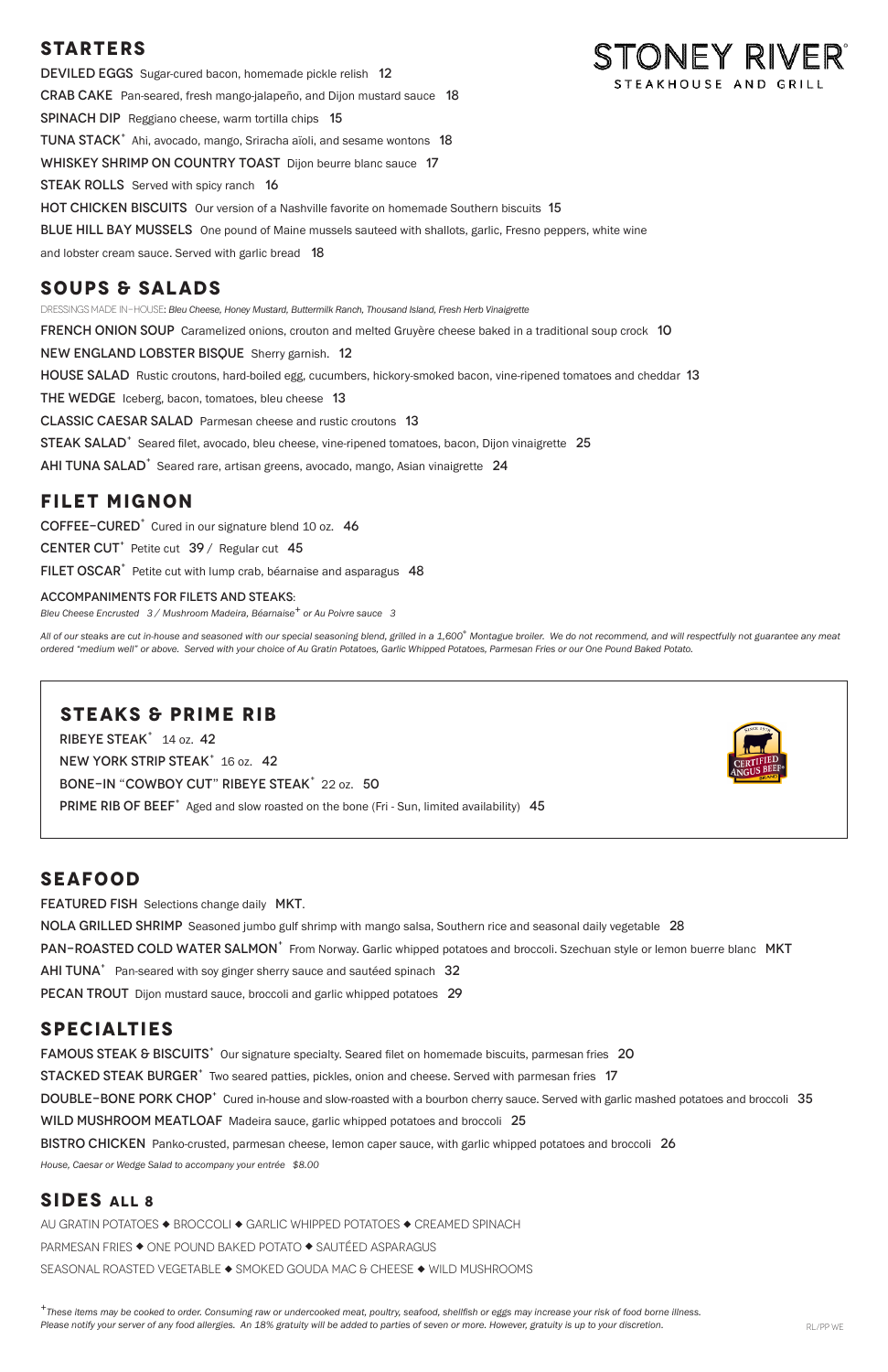# REDS

#### CABERNET SAUVIGNON

CH. ST. MICHELLE "INDIAN WELLS" – Columbia Valley 11/41 QUILT – Napa Valley 14/53 FOLEY JOHNSON *ESTATE* – Napa Valley 15/57 austin hope – Paso Robles 16/61 ROTH *ESTATE* – Alexander Valley 45 STARMONT – North Coast 55 SEBASTIANI - Alexander Valley 60 LANCASTER WINEMAKER'S CUVÉE – Alexander Valley 63 ELIZABETH SPENCER – Napa Valley 70 HONIG – Napa Valley 72 JORDAN – Alexander Valley 85 CHALK HILL *ESTATE RED* – Chalk Hill 95 CAYMUS VINEYARDS – Napa Valley 125 MINER FAMILY – Oakville, Napa Valley 125 CADE *HOWELL MOUNTAIN* – Napa Valley 135 PAUL HOBBS 2015 - Napa Valley 165 SEBASTIANI "CHERRY BLOCK" 2015 – Sonoma County 175 PLUMPJACK - Napa Valley 190 W. P. FOLEY II - Chalk Hill 250 QUILCEDA CREEK – Columbia Valley 275 CAYMUS VINEYARDS SPECIAL SELECTION – Napa Valley 350

#### BURGUNDY AND BORDEAUX

CHÂTEAU ROCHER-CALON – Bordeaux, France 10/37 DOMAINE FAIVELEY – Burgundy, France 48 LOUIS LATOUR - Burgundy, France 50 CHÂTEAU MONGRAVEY – Bordeaux, France 75 CHÂTEAU LECUYER – Bordeaux, France 85 CHÂTEAU LASSEGUE 2017 – Bordeaux, France 135 DOMAINE MICHEL MAGNIEN "CHAFFOTS" – Burgundy, France 150 DOMAINE MICHEL MAGNIEN "SENTIERS" – Burgundy, France 180

#### **MERLOT**

PREDATOR "OLD VINE" - Lodi 11/41 KLINKER BRICK "OLD VINE" – Lodi 12/45 FRANK FAMILY - Napa Valley 60 RIDGE *LYTTON SPRINGS* – Sonoma 65

H3 – Horse Heaven Hills 10/37 SEBASTIANI – North Coast 11/41 MARKHAM - Napa Valley 50 DUCKHORN VINEYARDS – Napa Valley 85

#### PINOT NOIR

LA MARCA PROSECCO - DOC Veneto 10/37 ARGYLE BRUT – Willamette Valley 11/41 LUCIEN ALBRECHT BRUT ROSÉ – AOC Crémant d'Alsace 12/45 DUVAL-LEROY – Reims, France 65 TAITTINGER BRUT – Reims, France 105 VEUVE CLICQUOT YELLOW LABEL – France 120

#### **CHARDONNAY**

LUCKY STAR – California 10/37 ELOUAN – Oregon 12/45 ANGELS INK – Monterey, California 13/49 BÖEN – Santa Lucia Highlands 14/53 THE FOUR GRACES - Willamette Valley 48 ARGYLE – Willamette Valley 47 CHALK HILL – Sonoma Coast 50 MEIOMI – California 50 BELLE GLOS "BALADE" - Santa Rita Hills 52 GARY FARRELL – Russian River Valley 65 FOLEY *ESTATE* – Sta. Rita Hills 75 BELLE GLOS "DAIRYMAN" - Russian River Valley 75 ARGYLE "NUTHOUSE" – Eola-Amity Hills, Oregon 75 DOMAINE SERENE "YAMHILL CUVEE" – Willamette Valley 80 ROCHIOLI *ESTATE* – Russian River Valley 115 BERGSTRÖM *SILICE VINEYARD* – Chehalem Mountains 115 SHEA WINE CELLARS *HOMER* – Willamette Valley 120 KOSTA BROWNE – Sta. Rita Hills 165 KOSTA BROWNE – Sonoma Coast 165 KOSTA BROWNE *GAP'S CROWN VINEYARD* – Sonoma Coast 210

DASHWOOD - Marlborough, New Zealand 11/41 HONIG – Napa Valley 12/45 CHALK HILL *ESTATE BOTTLED* – Chalk Hill 45 MERRY EDWARDS – Russian River Valley 80

# RED WINES CONTINUED...

#### **ZINFANDEL**

#### OTHER INTERESTING REDS

TILIA MALBEC – Mendoza, Argentina 10/37 THE SEEKER MALBEC – Mendoza, Argentina 11/41 CAYMUS-SUISUN "GRAND DURIF" PETITE SYRAH – Suisun Valley, California 15/57 8 YEARS IN THE DESERT *BY ORIN SWIFT* – California 16/61 THE PRISONER - Napa Valley 65 ABSTRACT *BY ORIN SWIFT* – Napa Valley 70 MARTINELLI *TERRA FELICE* – Russian River Valley 75 GAJA CA' MARCANDA "MAGARI" – DOC Toscana 175

### WHITES

### CHAMPAGNE & SPARKLING

GRAYSON – California 10/37 WENTE "MORNING FOG" - Livermore Valley 11/41 CHALK HILL – Sonoma Coast 12/45 THE PRISONER – Carneros 15/57 ST. FRANCIS – Sonoma County 35 LINCOURT "STEEL" - Sta. Rita Hills 40 GARY FARRELL – Russian River Valley 50 AU BON CLIMAT – Santa Barbara, California 52 FOLEY – Sta. Rita Hills 52 ZD – California 60 SHEA WINE CELLARS **ESTATE** - Willamette Valley 62 ROMBAUER – Carneros 72 CAKEBREAD CELLARS – Napa Valley 75 MINER "WILD YEAST" - Napa Valley 75 PATZ & HALL *ESTATE* – Sonoma Coast 78 FLOWERS – Sonoma Coast 80 PLUMPJACK *RESERVE*– Napa Valley 85 CHALK HILL *ESTATE BOTTLED* – Chalk Hill 90 ZD *RESERVE* – Carneros 95 KOSTA BROWNE *ONE SIXTEEN* – Russian River Valley 150

#### SAUVIGNON BLANC

# OTHER WHITES & ROSÉ

CIELO PINOT GRIGIO – Veneto, Italy 10/37 MARCO FELLUGA PINOT GRIGIO – Collio, Italy 12/45 CH. ST. MICHELLE RIESLING – Columbia Valley 10/37 CHATEAU MINUTY "M DE MINUTY" ROSÉ – Côtes de Provence 12/45 CONUNDRUM WHITE TABLE WINE – California 45